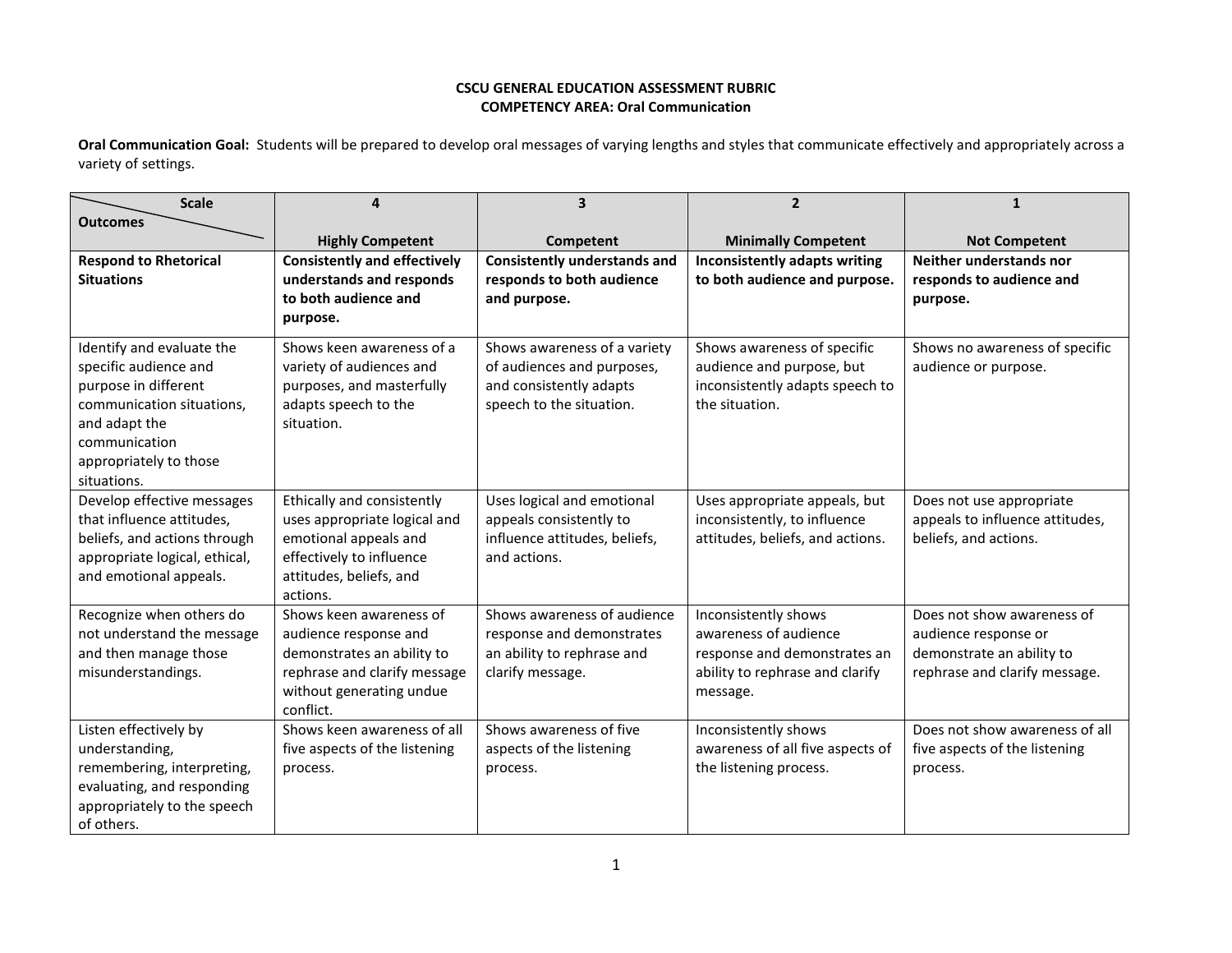| <b>Use Sources</b>                                                                                                                      | Locates, evaluates, uses,<br>and acknowledges varied,<br>credible, and appropriate<br>sources; integrates them<br>thoughtfully to realize the<br>rhetorical purpose.                                | Locates, evaluates, uses, and<br>acknowledges credible and<br>appropriate sources to realize<br>the rhetorical purpose.                                    | Locates, evaluates, uses, and<br>acknowledges appropriate<br>sources to realize the<br>rhetorical purpose, but does<br>not either integrate them<br>effectively or acknowledge<br>them consistently. | Unable to locate, evaluate, use,<br>and acknowledge credible and<br>appropriate sources to realize<br>the rhetorical purpose. |
|-----------------------------------------------------------------------------------------------------------------------------------------|-----------------------------------------------------------------------------------------------------------------------------------------------------------------------------------------------------|------------------------------------------------------------------------------------------------------------------------------------------------------------|------------------------------------------------------------------------------------------------------------------------------------------------------------------------------------------------------|-------------------------------------------------------------------------------------------------------------------------------|
| Locate, evaluate, use, and<br>acknowledge sources<br>appropriate to the<br>communication purpose.                                       | Locates, evaluates, uses, and<br>acknowledges a variety of<br>credible sources appropriate<br>to the rhetorical situation.                                                                          | Locates, evaluates, uses, and<br>acknowledges sources<br>appropriate to the rhetorical<br>situation.                                                       | Inconsistently locates,<br>evaluates, uses, and<br>acknowledges sources.                                                                                                                             | Does not locate, evaluate, use,<br>or acknowledge sources.                                                                    |
| Synthesize and integrate<br>others' ideas purposefully<br>and ethically into students'<br>own communication.                            | Synthesizes and integrates<br>others' complex ideas or a<br>variety of other's ideas<br>purposefully and ethically<br>into own communication to<br>generate and maintain the<br>student's argument. | Synthesizes and integrates<br>others' ideas purposefully and<br>ethically into own<br>communication to generate<br>and maintain the student's<br>argument. | Includes others' ideas in a<br>simplistic way into own<br>communication to generate<br>and maintain the student's<br>argument.                                                                       | Is not able to synthesize or<br>integrate other's ideas into<br>student's own speech.                                         |
| Summarize, paraphrase, and<br>quote accurately the ideas of<br>others, clearly differentiating<br>them from the students' own<br>ideas. | Summarizes, paraphrases,<br>and quotes accurately the<br>ideas of others, clearly<br>differentiating them from<br>the student's own ideas in a<br>significant, useful or<br>meaningful way.         | Summarizes, paraphrases, and<br>quotes accurately the ideas of<br>others, clearly differentiating<br>them from the student's own<br>ideas.                 | Summarizes and quotes<br>accurately the ideas of others,<br>without clearly differentiating<br>them from the student's own<br>ideas.                                                                 | Does not accurately summarize,<br>paraphrase, or quote the ideas<br>of others.                                                |
| <b>Craft Logical Arguments</b>                                                                                                          | <b>Generates a sophisticated</b><br>and effective message with<br>coherent and logical<br>support.                                                                                                  | <b>Generates an effective</b><br>message with coherent and<br>logical support.                                                                             | Generates a message that<br>shows some disorganization or<br>faulty logic.                                                                                                                           | Does not generate an effective<br>message.                                                                                    |
| Select an appropriate and<br>effective medium for<br>communicating.                                                                     | Is able to utilize appropriate<br>media, adapting the message<br>to a variety of contexts in<br>sophisticated ways.                                                                                 | Is able to utilize appropriate<br>media and adapt the message<br>to a variety of contexts.                                                                 | Is able to utilize at least one<br>medium and adapt the<br>message to a specific context.                                                                                                            | Is not able to utilize an<br>appropriate medium or adapt<br>the message to a specific<br>context.                             |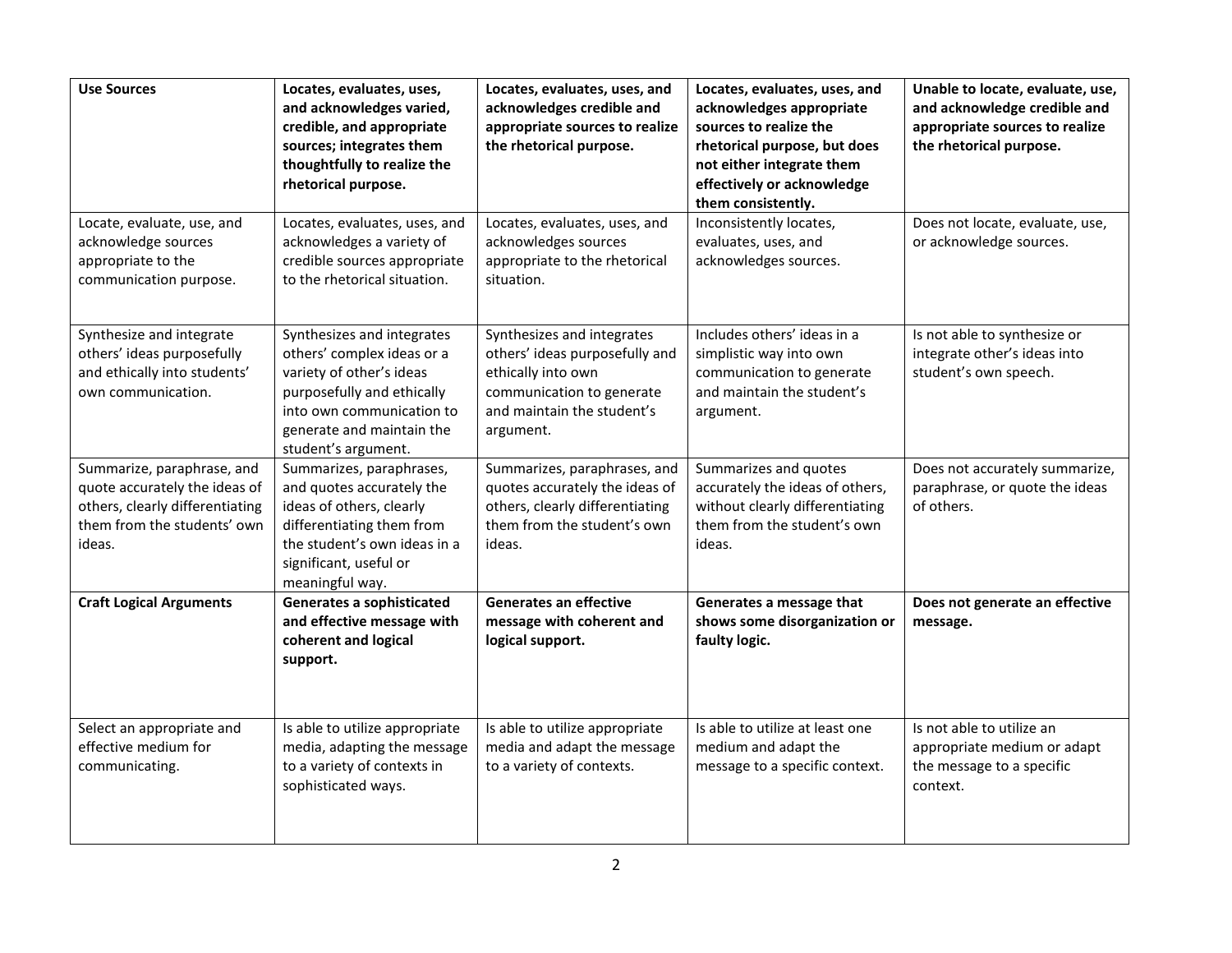| Provide clear and logical<br>evidence, support, or<br>illustration for their<br>assertions.                                        | Provides sophisticated,<br>highly persuasive, and logical<br>evidence, support, or<br>illustration for assertions.                                                                                                          | Provides persuasive and<br>logical evidence, support, or<br>illustration for assertions.                                                                                                                    | Provides evidence, support, or<br>illustration for assertions that<br>show some faulty logic.                                                                                                                   | Does not provide adequate or<br>logical evidence, support, or<br>illustration for assertions.                                                                                        |
|------------------------------------------------------------------------------------------------------------------------------------|-----------------------------------------------------------------------------------------------------------------------------------------------------------------------------------------------------------------------------|-------------------------------------------------------------------------------------------------------------------------------------------------------------------------------------------------------------|-----------------------------------------------------------------------------------------------------------------------------------------------------------------------------------------------------------------|--------------------------------------------------------------------------------------------------------------------------------------------------------------------------------------|
| Choose appropriate and<br>effective organizing methods<br>for the message, employing<br>effective transitions and<br>signposts.    | Organizes the argument with<br>varied and sophisticated<br>strategies, transitions, and<br>signposts.                                                                                                                       | Organizes the argument<br>effectively with transitions<br>and signposts.                                                                                                                                    | Presents an argument which<br>uses simple organizational and<br>transitional strategies.                                                                                                                        | Lists evidence without using<br>organizational or transitional<br>strategies.                                                                                                        |
| <b>Apply Language Conventions</b>                                                                                                  | <b>Uses sophisticated and</b><br>engaging language to<br>communicate effectively<br>and demonstrates mastery<br>of language conventions<br>(diction, tone, level of<br>formality, grammar, and<br>nonverbal communication). | <b>Uses language to</b><br>communicate effectively and<br>demonstrates consistent<br>control of language<br>conventions (diction, tone,<br>level of formality, grammar,<br>and nonverbal<br>communication). | Uses language that does not<br>inhibit communication but<br>demonstrates inconsistent<br>control of language<br>conventions (diction, tone,<br>level of formality, grammar,<br>and nonverbal<br>communication). | <b>Uses language that inhibits</b><br>communication and lacks<br>control of language<br>conventions (diction, tone,<br>level of formality, grammar,<br>and nonverbal communication). |
| Use diction, tone, and level<br>of formality appropriate to<br>audience, purpose, and<br>situation.                                | Demonstrates mastery of<br>diction, tone, and level of<br>formality appropriate to<br>varied audiences, purposes,<br>and situations.                                                                                        | Adapts diction, tone, and level<br>of formality consistently to<br>audience, purpose, and<br>situation.                                                                                                     | Adapts diction, tone, and level<br>of formality inconsistently to<br>audience, purpose, and<br>situation.                                                                                                       | Does not adapt diction, tone,<br>and level of formality to<br>audience, purpose, and<br>situation.                                                                                   |
| Use pronunciation, grammar,<br>articulation, and nonverbal<br>behaviors appropriate for the<br>message and designated<br>audience. | Demonstrates consistent<br>ability to use sophisticated<br>and engaging language and<br>nonverbal behavior to<br>communicate a message<br>effectively to an audience.                                                       | Demonstrates consistent<br>ability to use language and<br>nonverbal behavior to<br>communicate a message<br>effectively to an audience.                                                                     | Demonstrates inconsistent<br>ability to use language and<br>nonverbal behavior to<br>communicate a message to an<br>audience.                                                                                   | Demonstrates little to no ability<br>to use language and nonverbal<br>behavior to communicate a<br>message to an audience.                                                           |
| <b>Formulate Effective</b><br><b>Communication Strategies</b>                                                                      | Shows evidence of effective<br>and flexible planning,<br>revision, and rehearsal.                                                                                                                                           | Shows evidence of effective<br>planning, revision, and<br>rehearsal.                                                                                                                                        | Shows evidence of some<br>planning, revision, and<br>rehearsal.                                                                                                                                                 | Shows little or no evidence of<br>planning, revision, or rehearsal.                                                                                                                  |